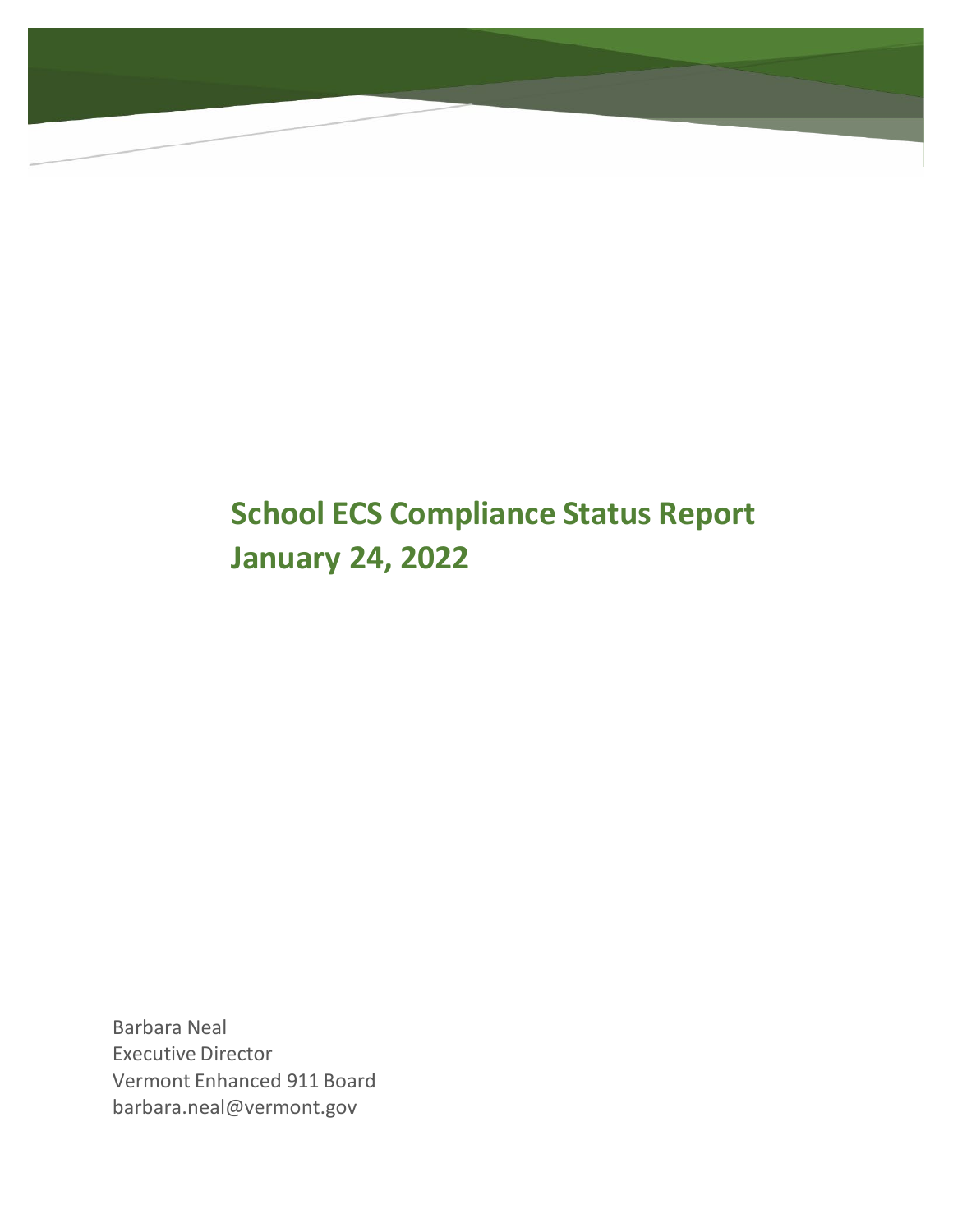#### **School ECS Compliance** Status Report – January 24, 2022

# **School ECS Compliance Status**

**Background:** In the spring of 2016, the Enhanced 911 Board resumed its work of assessing the capabilities of telecommunications systems in Vermont's schools. The assessment focused on whether existing multi-line telephone systems (MLTS), now referred to as Enterprise Communications Systems (ECS), could send accurate and specific location information to Vermont 911.

The phrase "accurate and specific location information" means that when a 911 call is placed from the school's phone system, the 911 call-taker can see not only the physical address of the school building, but also the unique phone number in use and the specific location (room number, floor number, etc.) of the caller within the school. This information is also referred to as the "dispatchable location". The ability of a 911 call-taker to see the dispatchable location information, and pass it on to emergency responders, is critical in events where a caller is unable to speak or does not know their specific location or phone number.

In the fall of 2016, only 60 of Vermont's 304 public schools (less than 20%) had demonstrated the ability to send all required location information to 911. By July 1, 2019, the number of schools capable of sending this information had increased to 178, or approximately 58% of public schools. The increase was due in large part to heightened awareness of the requirements and the availability of funds through the 911 Compliance Grant Program (see page 3) to support technology upgrades in the schools.

**July 2019: New Rule Governing 911 Requirements for Enterprise Communications Systems:** In July 2019, the Enhanced 911 Board adopted a new [rule](https://e911.vermont.gov/sites/nineoneone/files/documents/E911-ECSRule_FINAL_May2019.pdf) to codify the 911 location requirements for ECS systems. In addition, a new requirement was incorporated to ensure that all users of an ECS system have the ability to directly initiate a call to 911 without having to dial any additional digit, code, prefix or post-fix. This requirement is commonly referred to as " [Kari's](https://efficientgov.com/blog/2019/08/15/fcc-approves-direct-dial-to-911/) Law ".

**Current Status**: (See Figure 1 on p. 2) As of 1/24/2022:

- o 267 of Vermont's 304 public schools (87.8%) are compliant with all requirements of the rule including dispatchable location and direct dial capability.
- $\circ$  37 of Vermont's 304 public schools (12.2%) have not yet demonstrated compliance with the dispatchable location and/or direct dial requirements. Of these:
	- o 10 schools have been awarded compliance grant funds and have work in progress to upgrade their ECS to meet the requirements.
	- $\circ$  24 schools have an approved plan and waiver on file with the 911 Board, including appropriate interim steps to ensure end user awareness.
	- $\circ$  3 schools have been asked to provide a written plan to achieve compliance along with a formal waiver request. The deadline for providing the written plan has been extended multiple times as a result of the COVID-19 pandemic.

Note: All Vermont public schools have demonstrated the ability to provide 911 with the correct street address and town name for their facilities.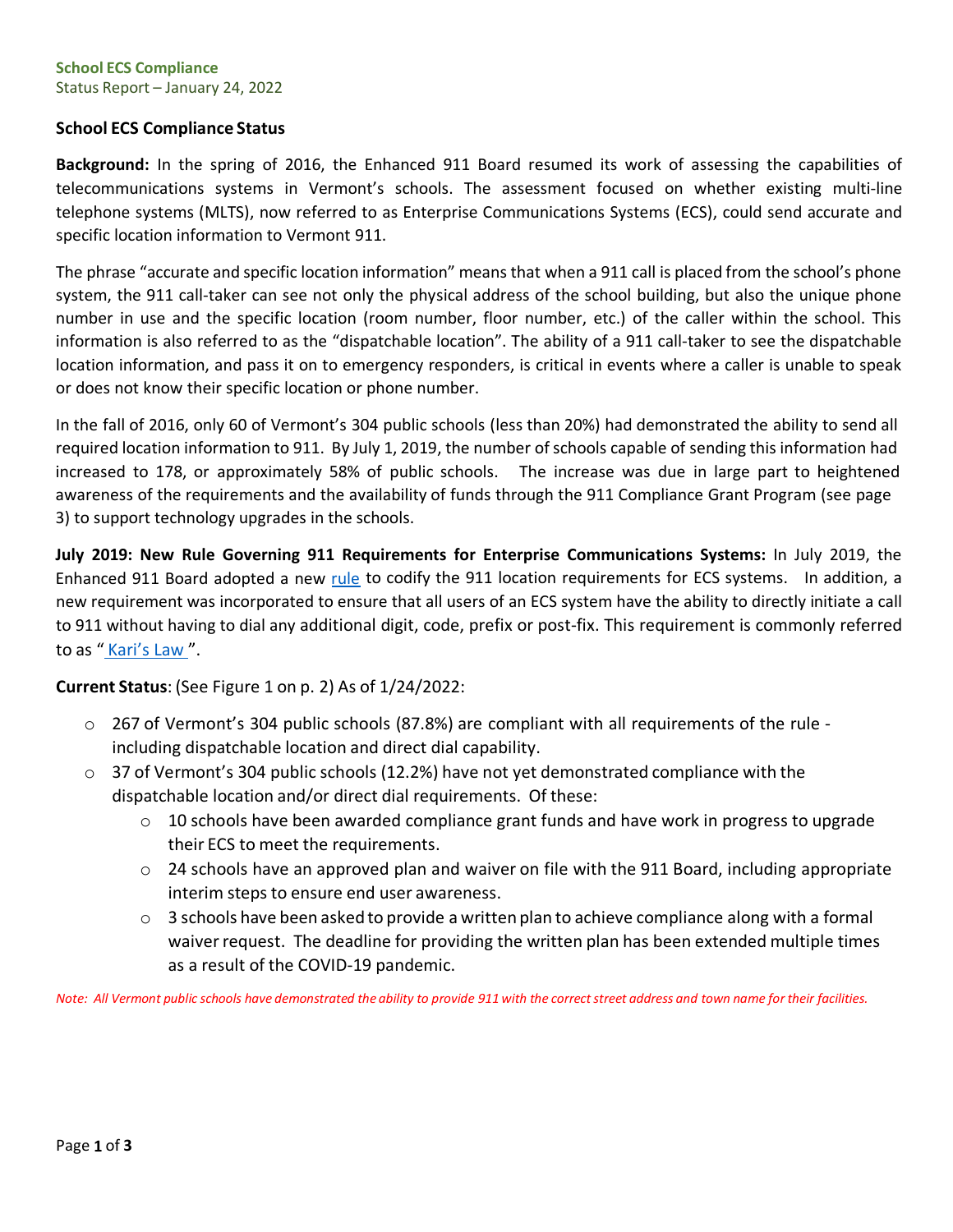# **Figure 1: Current Status of School ECS Compliance**